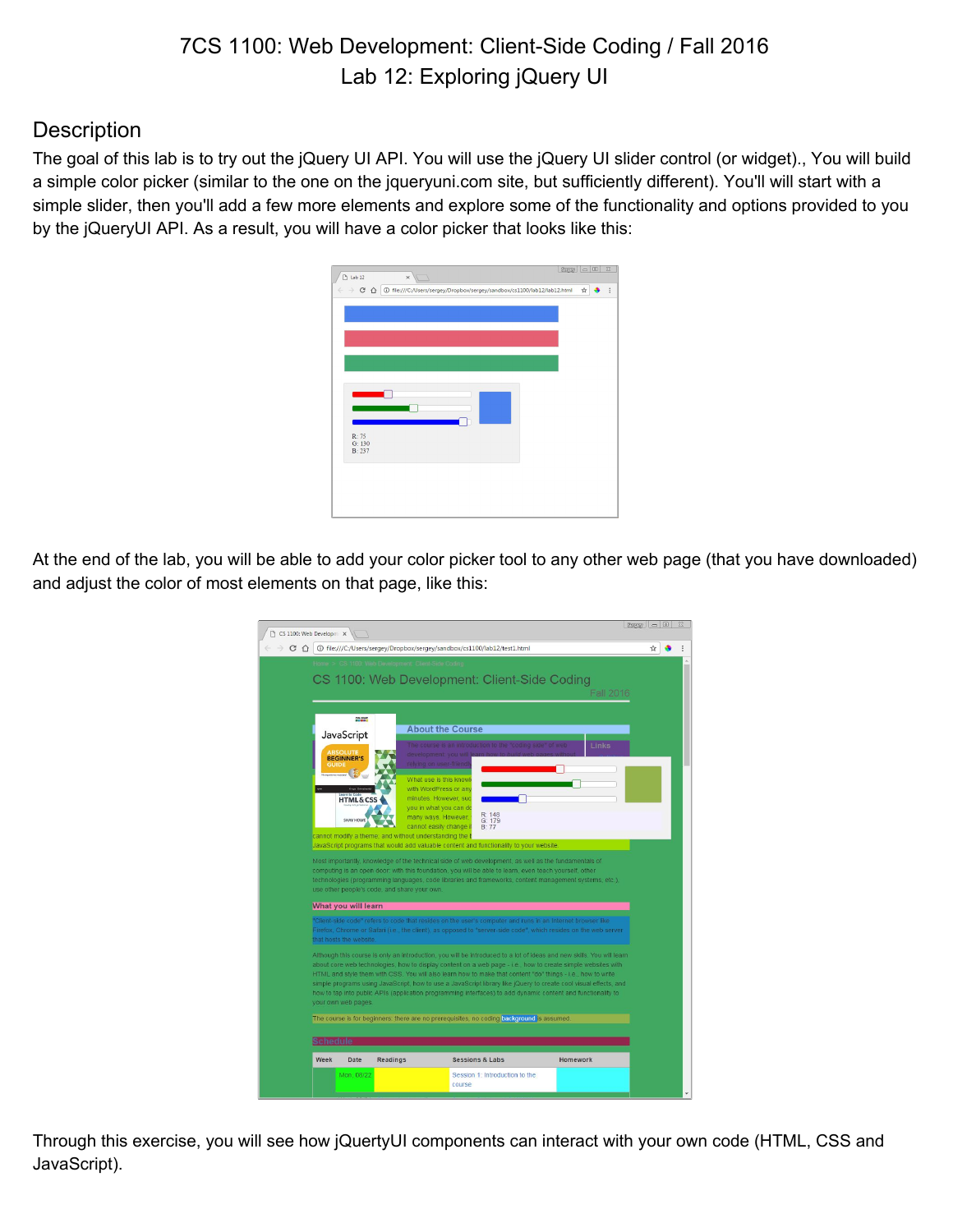## Step 0

Download the lab12.zip file and unzip it. Before you start, take a look at the code in lab12.html and lab12.css.

### **HTML**

- You have several divs that you will use for the various elements:
	- colorpicker: this is a "wrapper" and its purpose is layout only
	- red, green, blue: these are the actual sliders for 3 colorsswatch: the div to demo the currently selected color
	- o values: numeric values of red, green and blue
	- sample1, 2, 3: three divs that we will use as targets for our new colors
- A reference to the jqueryui css file
- A reference to your own css file
- A reference to the jquery library
- A reference to the jqueryui library
- A reference to your own js file

### **CSS**

Most of these styles will make sense once we implement the slider functionality. None of them are essential: all are for aesthetic purposes only (except the swatch and the samples: without a specified width and height those divs would have been invisible on the page - but our sliders would still work).

## Step 1

First, take a look at the slider demo pages: <http://jqueryui.com/slider/>

Look at the examples (use the menu on the right). Make sure to click the view source link at the bottom of the examples (you only need to click it once).

Now look at the slider API: you will find it by clicking the API Documentation in the main menu, then Widgets, then Slider. You do not need to read all the documentation, but do read the intro paragraphs and then take a quick look at the options, methods and events. This is where you will look when you need to figure out how to use a method (or to check what you can do with this widget). Again, API is your friend: it tells you what you can do with a code library.

## Step 2

Create your lab12.js file. Let's start building!

First, add the jQuery "wrapper":

**\$(function() {**

**//all of your code goes here**

### **});**

Now let's make a slider:

**\$("#red").slider();**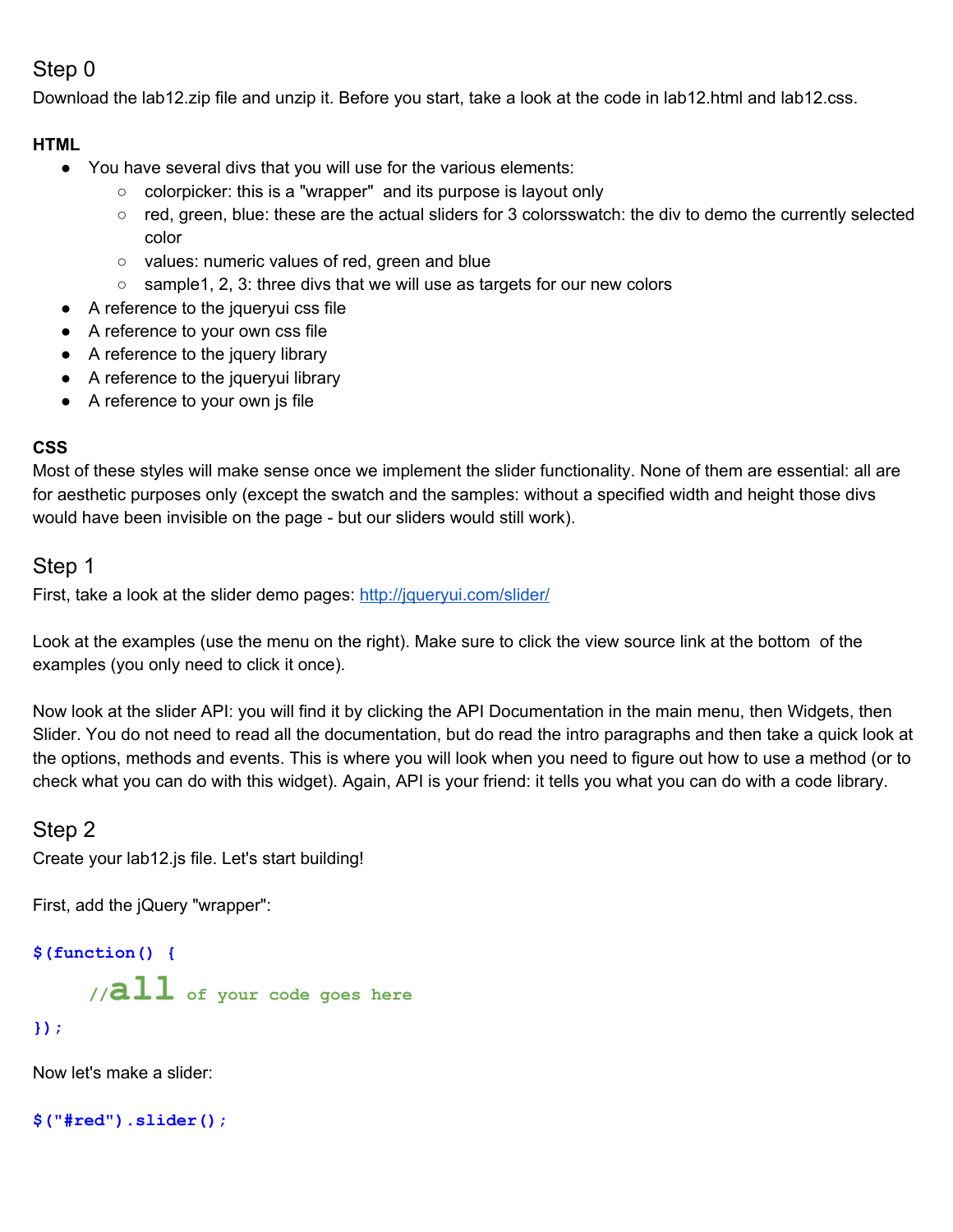This code creates a jQuery object that wraps the HTML element that we've obtained using the CSS selector "#red". Then it calls the slider() method, which transforms that element into a slider by adding some more HTML and assigning to it CSS classes (that are defined in the jqueryui css file). Open the inspect tool (same as console, but choose the elements tab). Compare the red and green/blue divs - you'll see the code that has been added.

| $\uparrow$ Lab 12<br>$\times$                                                                                              | $\Sigma$<br>$\Box$ $\Box$<br>Sargery                                                                                                                                                                                                                                                                                                                                                                                                                                                                                                                                                                                                                                                                                                                                                                                                                        |
|----------------------------------------------------------------------------------------------------------------------------|-------------------------------------------------------------------------------------------------------------------------------------------------------------------------------------------------------------------------------------------------------------------------------------------------------------------------------------------------------------------------------------------------------------------------------------------------------------------------------------------------------------------------------------------------------------------------------------------------------------------------------------------------------------------------------------------------------------------------------------------------------------------------------------------------------------------------------------------------------------|
| (i) file:///C:/Users/sergey/Dropbox/sergey/sandbox/cs1100/lab12/steps/lab12.html<br>$\rightarrow$ C $\cap$                 | ☆                                                                                                                                                                                                                                                                                                                                                                                                                                                                                                                                                                                                                                                                                                                                                                                                                                                           |
|                                                                                                                            | ほ 印<br>Elements Console Sources Network Timeline Profiles »<br>$\times$                                                                                                                                                                                                                                                                                                                                                                                                                                                                                                                                                                                                                                                                                                                                                                                     |
| div#red.ui-slider.ui-corner-all.ui-slider-horizontal.ui-widget.<br>$302 \times 14.8$<br>ui-widget-content<br>R<br>G:<br>B: | html<br><html lang="eng"><br/>▶ <head></head><br/><math>\Psi</math><body><br/><math>\cdots</math> <b>v</b> div id="colorpicker"&gt; == \$0<br/>V<div class="ui-slider ui-corner-all ui-slider-horizontal ui-&lt;br&gt;widget ui-widget-content" id="red"><br/><span class="ui-slider-handle ui-corner-all ui-state-&lt;br&gt;default" style="left: 0%;" tabindex="0"></span><br/><math>\langle</math>/div&gt;<br/><div id="green"></div><br/><div id="blue"></div><br/><div id="swatch"></div><br/>▶<div id="values"></div><br/><math>\langle</math>/div&gt;<br/><div id="sample1"></div><br/><div id="sample2"></div><br/><div id="sample3"></div><br/><script src="http://ajax.googleapis.com/ajax/libs/jquery/3.1.1/&lt;/td&gt;&lt;/tr&gt;&lt;tr&gt;&lt;td&gt;&lt;/td&gt;&lt;td&gt;jquery.min.js"></script><br/>body div#colorpicker</div></body></html> |
|                                                                                                                            | html<br>Styles Event Listeners DOM Breakpoints Properties                                                                                                                                                                                                                                                                                                                                                                                                                                                                                                                                                                                                                                                                                                                                                                                                   |
|                                                                                                                            | Filter<br>:hov .cls $+$<br>margin<br>50<br>element.style {<br>ł<br>border<br>$\mathbf{1}$<br>#colorpicker {<br>lab12.css:2<br>padding 20<br>margin: > 50px;<br>$317 \times 136$<br>20 1 50<br>1/20<br>50<br>border: ▶ 1px ■#ccc solid;<br>20<br>padding: > 20px;<br>background: Fi#f1f1f1;<br>$\mathbf{1}$<br>J<br>50<br>user agent stylesheet<br>div f<br>display: block;                                                                                                                                                                                                                                                                                                                                                                                                                                                                                  |
|                                                                                                                            | ł.<br>Filter<br>Show all                                                                                                                                                                                                                                                                                                                                                                                                                                                                                                                                                                                                                                                                                                                                                                                                                                    |
|                                                                                                                            | $\ddot{\ddot{\cdot}}$<br>×<br>Console                                                                                                                                                                                                                                                                                                                                                                                                                                                                                                                                                                                                                                                                                                                                                                                                                       |
| r                                                                                                                          | $^{\circ}$<br>$\triangledown$ top $\triangledown$ $\blacksquare$ Preserve log<br>$\,$                                                                                                                                                                                                                                                                                                                                                                                                                                                                                                                                                                                                                                                                                                                                                                       |

Now that you know what exactly is happening, let's create all 3 sliders:

```
$("#red").slider();
$("#green").slider();
$("#blue").slider();
```
Or, we could even better (improve your CSS selector):

```
$("#red, #green, #blue").slider();
```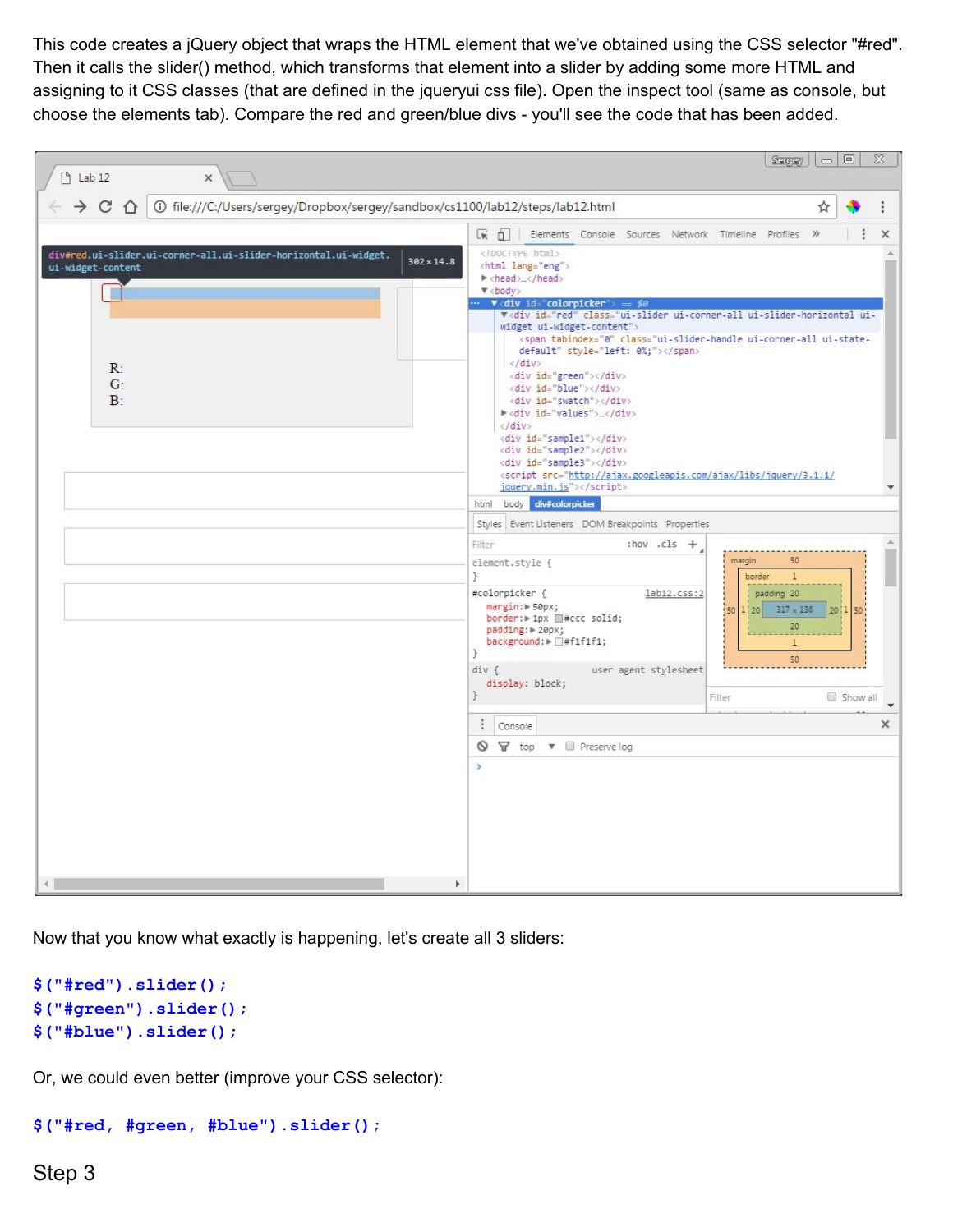Time to move beyond the default functionality.

The slider's purpose is to select a value by sliding a handle. The default minimum value is 0 (which works for us. We need to specify a maximum value of 255 (because we are working with 8-bit colors which range from 0 to 255). For this, we would set the max option: <http://api.jqueryui.com/slider/#option-max>

We also need to make our sliders recognize a range of values - for styling only. With a range, we get access to a class name **ui-slider-range** we can style, which represents the selected range that we can then style (see our css file). We will use the rang option:<http://api.jqueryui.com/slider/#option-range>

We also need to handle an event: when a handle is moved, something must happen. In fact, we need to handle 2 events: slide and change (both happen): <http://api.jqueryui.com/slider/#event-slide> <http://api.jqueryui.com/slider/#event-change>

We'll handle them using the same function that we'll define later. So, here's your new slider code:

```
$("#red, #green, #blue").slider({
     max: 255,
     range: "min",
     slide: updateColor,
     change: updateColor
});
function updateColor() {
}
```
Pay attention to the syntax: we pass the options using the following notation:

### **{ property: value, property: value, etc... }**

Of course, if the value is a string, you need quotations.

Wer also provide an empty function definition for updateColor() - we'll fill out the details later.

Check your web page - use the slider.

#### Step 3

Actually, we are almost done! We have three sliders. When we move them, a function gets called. The only thing left is to specify what happens *inside that function*.

3.1. Get the values of each slider and, for convenience, assign them to variables:

```
var red = $("#red").slider("value");
var blue = $("#blue").slider("value");
var green = $("#green").slider("value");
```
We selected the **slider**, then called its **.slider()** method , requesting the value of its **value** property.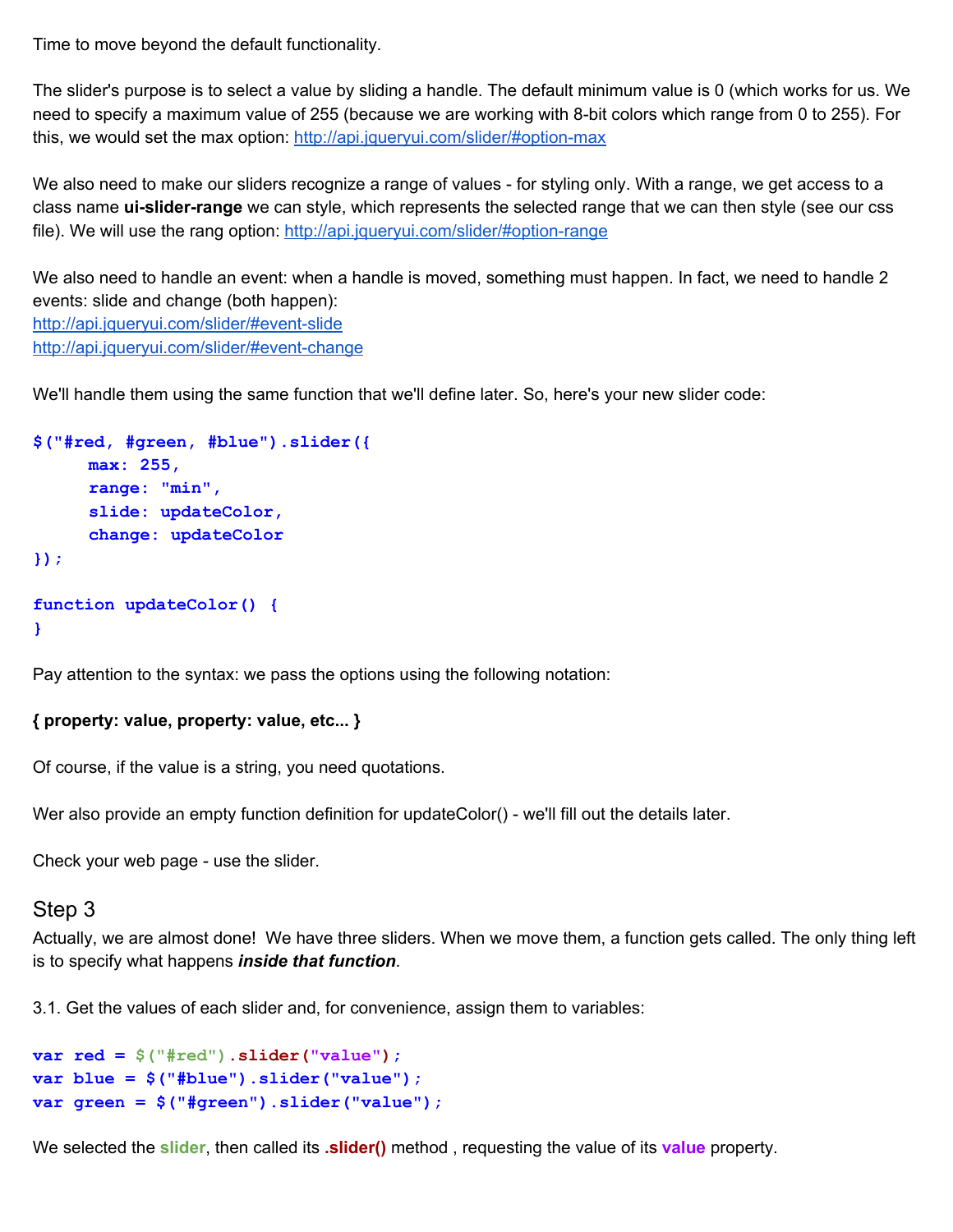Now let's display these values using our HTML span elements:

```
$("#rval").text(red);
$("#gval").text(green);
$("#bval").text(blue);
```
Finally, let's change the background color of our "swatch" element. How do we do that??

That's easy: you have the values of red, green and blue! We could convert them to hex, but we don't have to: we can use the rgb() css notation instead!

If we have the following values: r=255, g=0, b=0 (that's very bright red), we would need this: "rgb(255, 0, 0)" for our css. So, step 1 is to build up this string:

**var newColor = "rgb(" + red + ", " + green + ", " + blue + ")";**

The next step is to assign the new color to the swatch as its new background:

```
$("#swatch").css({backgroundColor: newColor});
```
Try it out!

3.2. When we first load the page, our swatch doesn't have a color, and there are no values indicated for the R,G,B labels. It's super easy to fix that: just call the updateColor() function right *after* you initialize the sliders!

```
$("#red, #green, #blue").slider({
     max: 255,
     range: "min",
     slide: updateColor,
     change: updateColor
});
```
#### **updateColor();**

#### Step 3

What's the use of a color picker on a webpage if you can't mess with the page? Let's change that!

We want to be able to do the following:

- select any part of the page
- and then apply our new color to the selected element.

Specifically, we want to **add an event handler to everything** that will handle **an appropriate even**t (double-click works best so that we don't select our color picker) by **assigning the clicked element to be the new target** of our color shenanigans.

First, create a variable that will hold the current target. Assign the swatch div - that will be our default.

```
var $target = $("#swatch");
```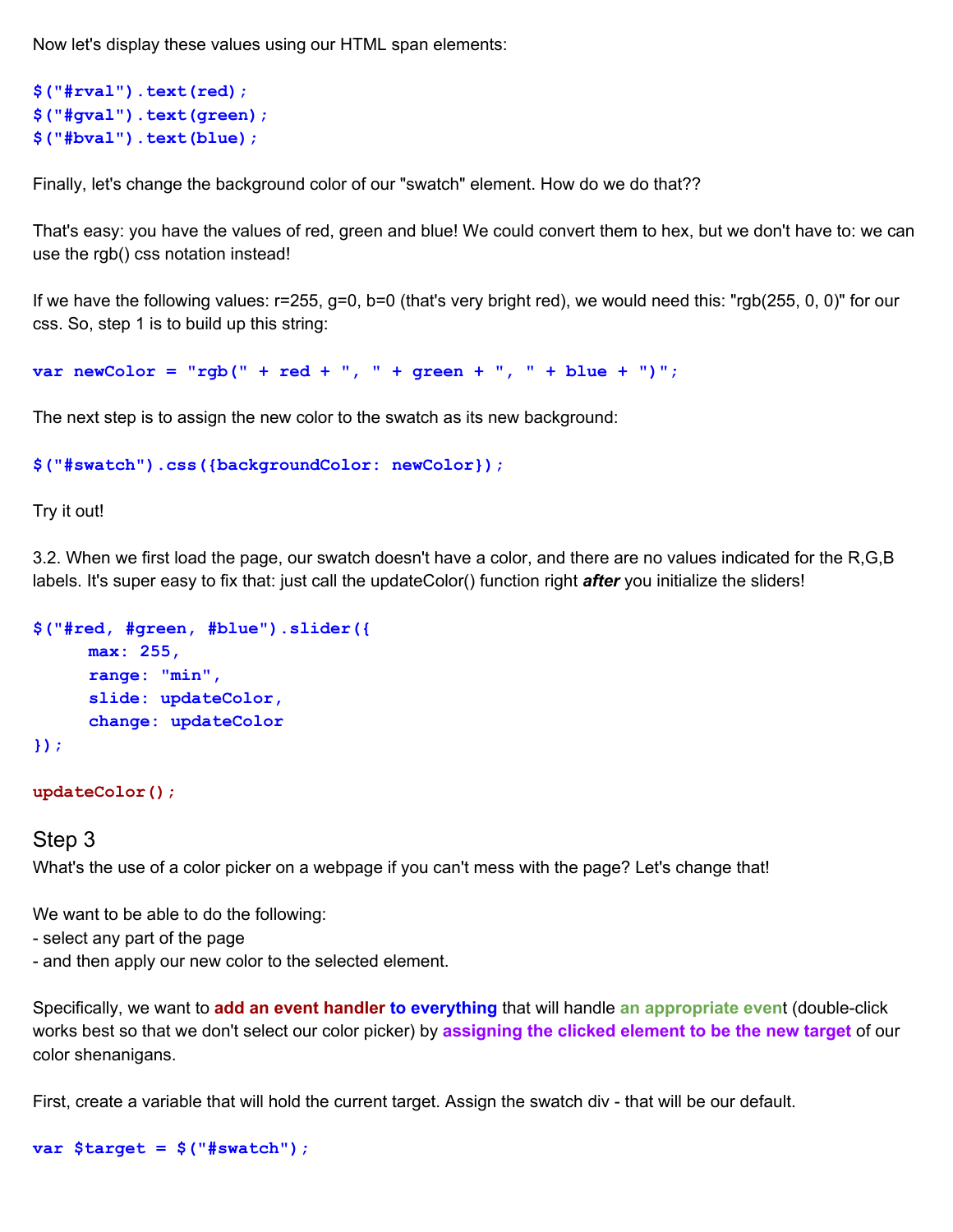Now add our event handler to everything:

```
$("*").on("dblclick", function(e) {
     $target = $(this);
     e.stopPropagation();
     updateColor();
});
```
**e.stopPropagation();** is required to stop the event from propagating (if we don't do this, clicking an element will send the same event to the element's parent: clicking a div would also fire the click event on the body element so you would be changing the color of the body on every case - you can try this without this line.

**\$target = \$(this);** changes the current target to whatever we clicked.

**updateColor();** And once we clicked, we might as well change its color right away!

Finally, in our updateColor() function, we need to set the background color of the target element:

```
$target.css({backgroundColor: newColor});
```
And lastly, for convenience, let's make our color picker draggable - so we can move out of the way when selecting other elements:

#### **\$("#colorpicker").draggable();**

 WE can also change the CSS (*in your lab12.css file*) and make its position fixed, so that no matter how far we scroll, our color picker is at the top of the screen:

```
#colorpicker {
     margin: 50px;
     border: 1px #ccc solid;
     padding: 20px;
     background: #f1f1f1;
     position: fixed;
```
**}**

Run your code. You are done! Congratulations!

For fun, try to apply this to other pages:

- 1. Save a webpage to your local folder
- 2. Open the html and add the required references:
	- a. A reference to the jqueryui css file
	- b. A reference to your own css file
	- c. A reference to the jquery library
	- d. A reference to the jqueryui library
	- e. A reference to your own js file
- 3. Past the colorpicker div into the html.
- 4. Have fun!